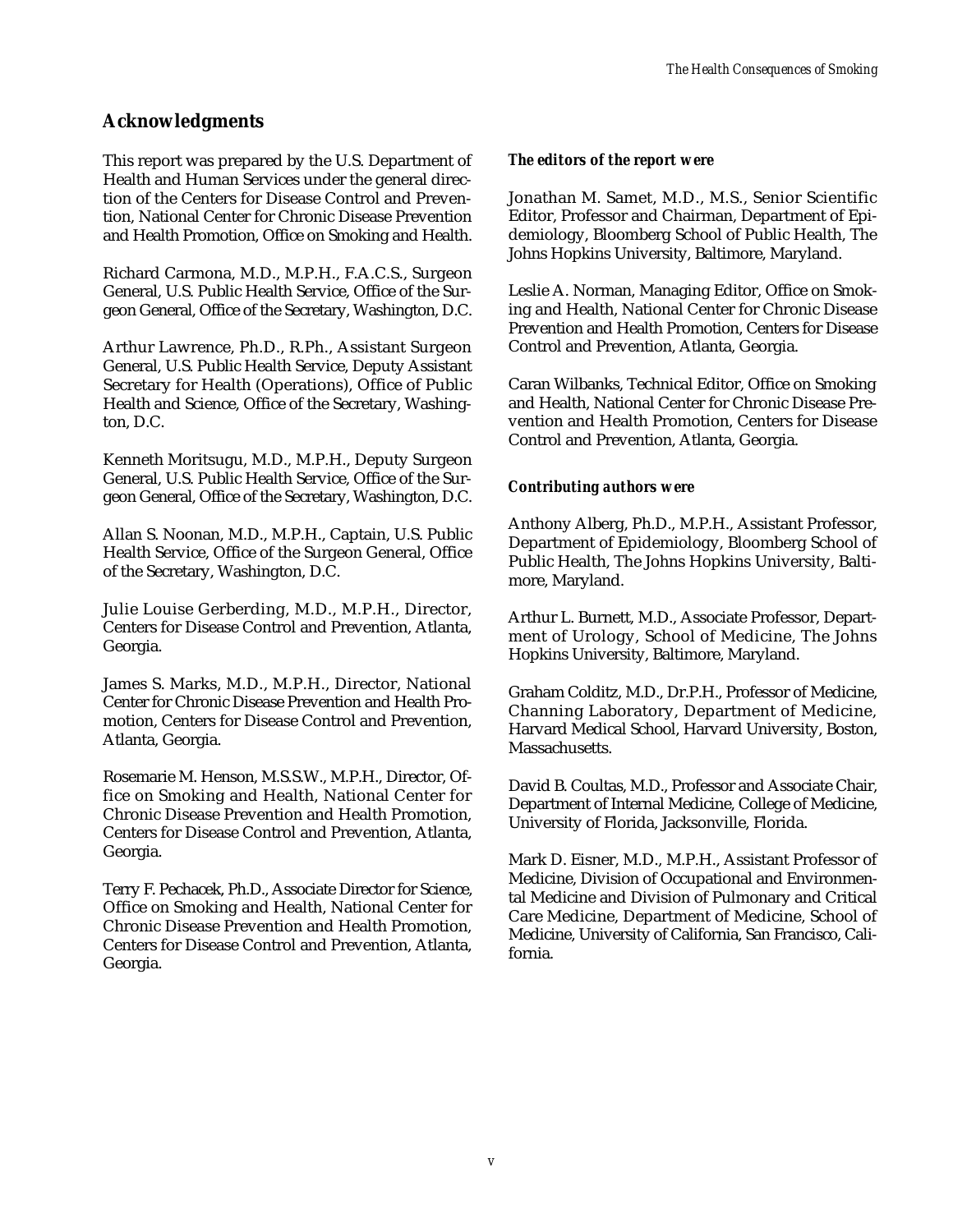Jeffrey L. Fellows, Ph.D., Senior Research Associate, Center for Health Research, Kaiser Permanente Northwest, Portland, Oregon.

Daniel E. Ford, M.D., M.P.H., Professor of Medicine, Epidemiology, Health Policy and Management, Welch Center for Prevention, Epidemiology, and Clinical Research, The Johns Hopkins University, Baltimore, Maryland.

Steven N. Goodman, M.D., Ph.D., M.H.S., Associate Professor of Oncology, Pediatrics, Epidemiology, and Biostatistics, Department of Oncology, Division of Biostatistics, Sidney Kimmel Cancer Center, School of Medicine, The Johns Hopkins University, Baltimore, Maryland.

Karl T. Kelsey, M.D., Associate Professor of Medicine, Harvard Medical School, and Professor, School of Public Health, Harvard University, Boston, Massachusetts.

Douglas P. Kiel, M.D., M.P.H., Director of Medical Research, Hebrew Rehabilitation Center for Aged, and Associate Professor of Medicine, Division on Aging, Harvard Medical School, Harvard University, Boston, Massachusetts.

F. Javier Nieto, M.D., Ph.D., Chair, Department of Population Health Sciences, University of Wisconsin Medical School, Madison, Wisconsin.

Thomas E. Novotny, M.D., M.P.H., Director, International Programs, Institute for Global Health, Department of Epidemiology and Biostatistics, University of California, San Francisco, California.

Patricia J. O'Campo, Ph.D., Professor, Department of Population and Family Health Sciences, Bloomberg School of Public Health, The Johns Hopkins University, Baltimore, Maryland.

Beverly Rockhill, Ph.D., Assistant Professor, Department of Epidemiology, School of Public Health, University of North Carolina, Chapel Hill, North Carolina.

Jonathan M. Samet, M.D., M.S., Senior Scientific Editor, Professor and Chairman, Department of Epidemiology, Bloomberg School of Public Health, The Johns Hopkins University, Baltimore, Maryland.

Ira Tager, M.D., M.P.H., Professor of Epidemiology, Division of Epidemiology, School of Public Health, University of California, Berkeley, California.

Michael J. Thun, M.D., Vice President, Epidemiology and Surveillance Research, American Cancer Society, Atlanta, Georgia.

Scott L. Tomar, D.M.D., Dr.P.H., Associate Professor, Division of Public Health Services and Research, College of Dentistry, University of Florida, Gainesville, Florida.

Penelope Webb, D.Phil., Research Fellow, The Queensland Institute of Medical Research, Brisbane, Queensland, Australia.

Sheila K. West, Ph.D., El Maghraby Professor of Preventive Ophthalmology, Wilmer Eye Institute, The Johns Hopkins University, Baltimore, Maryland.

#### *Reviewers were*

Peter Achinstein, Ph.D., Professor of Philosophy, Department of Philosophy, School of Arts and Sciences, The Johns Hopkins University, Baltimore, Maryland.

E. Kathleen Adams, Ph.D., Health Economist, Rollins School of Public Health, Emory University, Atlanta, Georgia.

M. Femi Alao, Ph.D., Health Economist, Division of Reproductive Health, National Center for Chronic Disease Prevention and Health Promotion, Centers for Disease Control and Prevention, Atlanta, Georgia.

Duane Alexander, M.D., Director, National Institute of Child Health and Human Development, National Institutes of Health, Bethesda, Maryland.

Michael C. R. Alavanja, Dr.P.H., Senior Investigator, Division of Cancer Epidemiology and Genetics, National Cancer Institute, National Institutes of Health, Rockville, Maryland.

John Baron, M.D., Professor, Departments of Medicine and Community and Family Medicine, Dartmouth Medical School, Dartmouth College, Hanover, New Hampshire.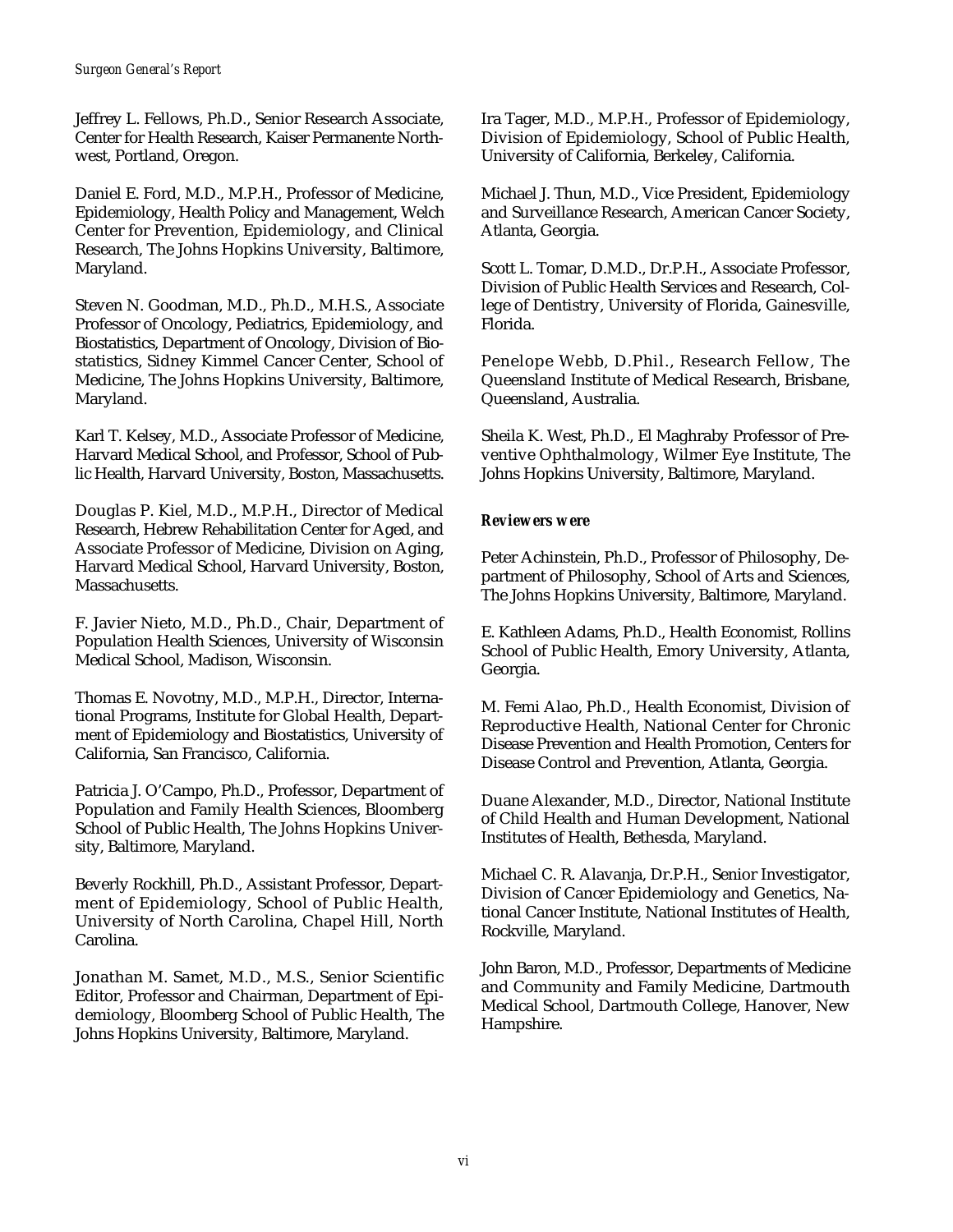Alan B. Bloch, M.D., M.P.H., Medical Epidemiologist, Office on Smoking and Health, National Center for Chronic Disease Prevention and Health Promotion, Centers for Disease Control and Prevention, Atlanta, Georgia.

William Blot, Ph.D., Chief Executive Officer, International Epidemiology Institute, Ltd., Rockville, Maryland, Professor, Vanderbilt-Ingram Cancer Center, Vanderbilt University Medical Center, Nashville, Tennessee.

Paolo Boffetta, M.D., M.P.H., Chief, Unit of Environmental Cancer Epidemiology, International Agency for Research on Cancer, Lyon, France.

Michael B. Bracken, Ph.D., Susan Dwight Bliss Professor and Head, Division of Chronic Disease Epidemiology, School of Public Health, Yale University, New Haven, Connecticut.

Gregory A. Broderick, M.D., Secretary, Sexual Medicine Society of North America, and Professor of Urology, Residency Program Director, Mayo Clinic, Jacksonville, Florida.

David M. Burns, M.D., Professor of Family and Preventive Medicine, School of Medicine, University of California, San Diego, California.

Tim Byers, M.D., M.P.H., Professor, Department of Preventive Medicine and Biometrics, School of Medicine, Health Sciences Center, University of Colorado, Denver, Colorado.

Arden Christen, D.D.S., M.S.D., M.A., Co-Director, Indiana University Nicotine Dependence Program, Medical and Dental Schools, and Acting Chair, Department of Oral Biology, School of Dentistry, Indiana University, Indianapolis, Indiana.

William G. Christen, Sc.D., Ph.D., Epidemiologist, Division of Preventive Medicine, Harvard Medical School, and Brigham and Women's Hospital, Harvard University, Boston, Massachusetts.

Pelayo Correa, M.D., Boyd Professor of Pathology, Health Sciences Center, Louisiana State University, New Orleans, Louisiana.

Karen J. Cruickshanks, Ph.D., Associate Professor, Department of Opthalmology and Visual Sciences, Department of Population Health Sciences, University of Wisconsin, Madison, Wisconsin.

Ronald M. Davis, M.D., Director, Center for Health Promotion and Disease Prevention, Henry Ford Health System, Detroit, Michigan.

Lucinda England, M.D., M.S.P.H., Research Fellow, Division of Epidemiology, Statistics and Prevention Research, National Institute of Child Health and Human Development, National Institutes of Health, Bethesda, Maryland.

Virginia L. Ernster, Ph.D., Professor Emeritus, Department of Epidemiology and Biostatistics, School of Medicine, University of California, San Francisco, California.

Brenda Eskenazi, Ph.D., Professor of Maternal and Child Health and Epidemiology, and Director, Center for Children's Environmental Health Research, School of Public Health, University of California, Berkeley, California.

Diane Feskanich, Sc.D., Assistant Professor, Channing Laboratory, Brigham and Women's Hospital, and Harvard Medical School, Harvard University, Boston, Massachusetts.

Frederick L. Ferris III, M.D., Director, Division of Epidemiology and Clinical Research, National Eye Institute, National Institutes of Health, Bethesda, Maryland.

Gary D. Friedman, M.D., M.S., Consulting Professor, Division of Epidemiology, Department of Health Research and Policy, School of Medicine, Stanford University, Stanford, California.

Lawrence Friedman, M.D., Assistant Director for Ethics and Clinical Research, National Heart, Lung, and Blood Institute, National Institutes of Health, Bethesda, Maryland.

Frank D. Gilliland, M.D., Ph.D., Professor, Keck School of Medicine, University of Southern California, Los Angeles, California.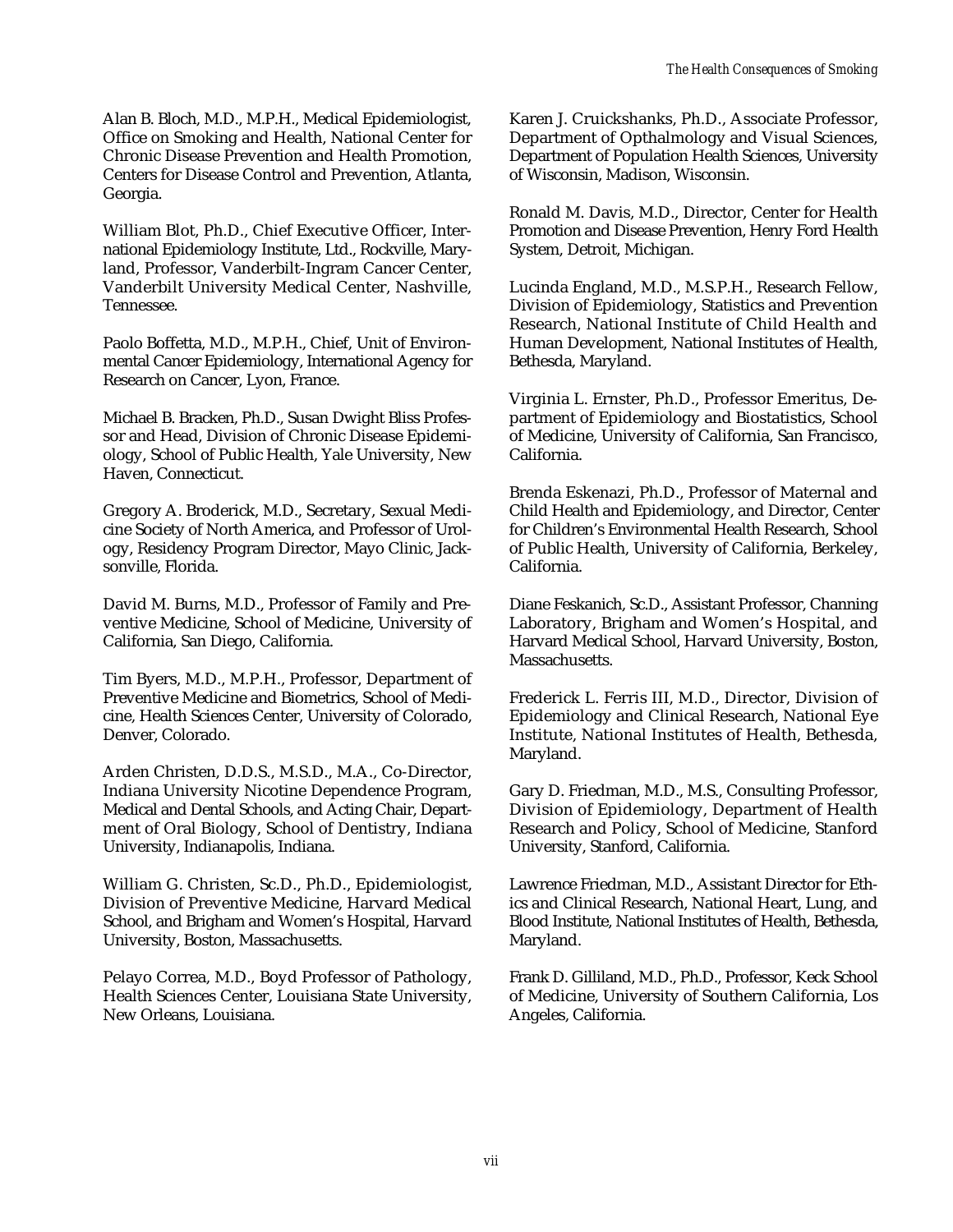Edward Giovannucci, M.D., Sc.D., Associate Professor of Nutrition and Epidemiology, School of Public Health, and Associate Professor of Medicine, Harvard Medical School, Harvard University, Boston, Massachusetts.

Gary A. Giovino, Ph.D., M.S., Director, Tobacco Control Research Program, Roswell Park Cancer Institute, Buffalo, New York.

Thomas J. Glynn, Ph.D., Director, Cancer Science and Trends, American Cancer Society, Washington, D.C.

John C. Greene, D.M.D., M.P.H., Dean Emeritus, School of Dentistry, University of California, San Francisco, California.

Sander Greenland, M.A., M.S., Dr.P.H., C. Stat., Professor of Epidemiology and Statistics, School of Public Health, University of California, Los Angeles, California.

Sara G. Grossi, D.D.S., M.S., Clinical Director, Periodontal Disease Research Center, School of Dental Medicine, State University of New York, Buffalo, New York.

Evan Hadley, M.D., Associate Director, Geriatrics and Clinical Gerontology, National Institute on Aging, National Institutes of Health, Bethesda, Maryland.

Curtis C. Harris, M.D., Chief, Laboratory of Human Carcinogenesis, National Cancer Institute, National Institutes of Health, Bethesda, Maryland.

Jiang He, M.D., Ph.D., Steward Professor of Epidemiology and Medicine, Department of Epidemiology, School of Public Health and Tropical Medicine, Tulane University, New Orleans, Louisiana.

George Howard, Dr.P.H., Chairman, Department of Biostatistics, School of Public Health, University of Alabama, Birmingham, Alabama.

Paul W. Humphreys, Ph.D., Professor of Philosophy, Corcoran Department of Philosophy, University of Virginia, Charlottesville, Virginia.

David Hunter, M.B.B.S., Sc.D., Professor of Epidemiology and Nutrition, School of Public Health, Channing Laboratory, Harvard University, Boston, Massachusetts.

Corinne G. Husten, M.D., M.P.H., Chief, Epidemiology Branch, Office on Smoking and Health, National Center for Chronic Disease Prevention and Health Promotion, Centers for Disease Control and Prevention, Atlanta, Georgia.

Martin Jarvis, Professor, Cancer Research UK Health Behaviour Unit, Department of Epidemiology and Public Health, University College London, London, England.

Richard E. Kanner, M.D., Professor, Division of Respiratory, Critical Care and Occupational Medicine, Department of Internal Medicine, University of Utah Health Sciences Center, Salt Lake City, Utah.

Elizabeth A. Krall, Ph.D., M.P.H., Professor, Department of Health Policy and Health Services Research, School of Dental Medicine, Boston University, Boston, Massachusetts.

Scott J. Leischow, Ph.D., Chief, Tobacco Control Research Branch, National Cancer Institute, National Institutes of Health, Bethesda, Maryland.

Matthew P. Longnecker, M.D., Sc.D., Lead Clinical Investigator, Epidemiology Branch, National Institute of Environmental Health Sciences, National Institutes of Health, Research Triangle Park, North Carolina.

Anne C. Looker, Ph.D., Senior Research Epidemiologist, National Center for Health Statistics, Centers for Disease Control and Prevention, Hyattsville, Maryland.

Catherine Lorraine, Director, Policy Development and Coordination Staff, Office of Policy, Food and Drug Administration, Rockville, Maryland.

Teri Manolio, M.D., Ph.D., Director, Epidemiology and Biometry Program, Division of Epidemiology and Clinical Applications, National Heart, Lung, and Blood Institute, National Institutes of Health, Bethesda, Maryland.

Wendy Max, Ph.D., Professor of Health Economics and Co-Director, Institute for Health and Aging, School of Nursing, University of California, San Francisco, California.

Joseph K. McLaughlin, Ph.D., President, International Epidemiology Institute, Rockville, Maryland.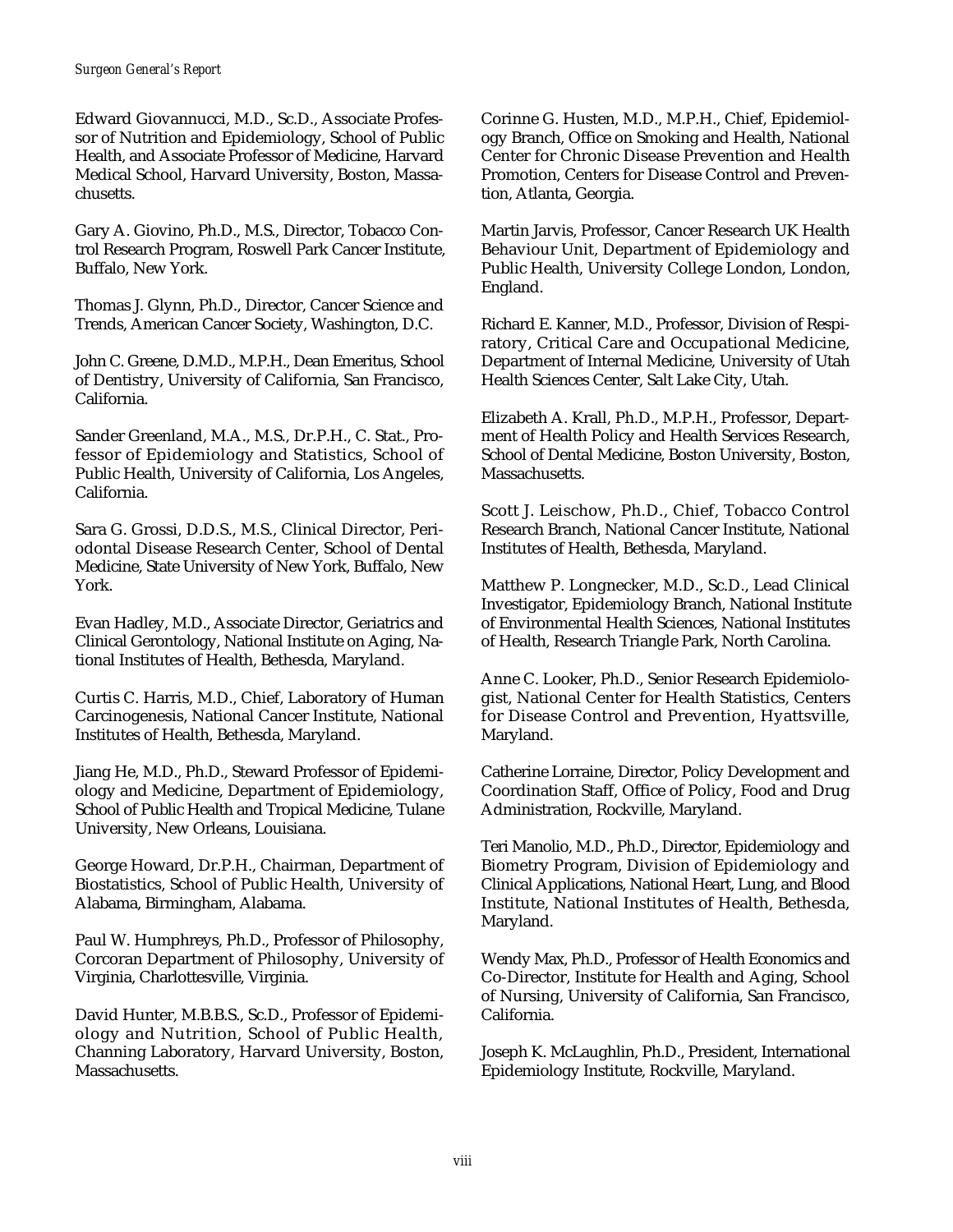Kevin T. McVary, M.D., F.A.C.S., Associate Professor of Urology, Department of Urology, Feinberg School of Medicine, Northwestern University, Chicago, Illinois.

Robert Mecklenburg, D.D.S., M.P.H., Coordinator, Tobacco and Oral Health Initiatives, Tobacco Control Research Branch, National Cancer Institute, National Institutes of Health, Bethesda, Maryland.

Lucinda Miner, Ph.D., Deputy Director, Office of Science Policy and Communications, National Institute on Drug Abuse, National Institutes of Health, Bethesda, Maryland.

John D. Minna, M.D., Director, Hamon Center for Therapeutic Oncology Research and Professor, Internal Medicine and Pharmacology, University of Texas Southwestern Medical Center, Dallas, Texas.

Arnold Monto, M.D., Professor of Epidemiology, School of Public Health, and Director, University of Michigan Bioterrorism Preparedness Initiative, Ann Arbor, Michigan.

Kenneth Moritsugu, M.D., M.P.H., Deputy Surgeon General, U.S. Public Health Service, Office of the Surgeon General, Office of the Secretary, Washington, D.C.

Allan S. Noonan, M.D., M.P.H., Captain, Senior Advisor, U.S. Public Health Service, Office of the Surgeon General, Office of the Secretary, Washington, D.C.

Linda L. Pederson, Ph.D., Senior Scientific Advisor, Epidemiology Branch, Office on Smoking and Health, National Center for Chronic Disease Prevention and Health Promotion, Centers for Disease Control and Prevention, and Senior Staff Fellow, Centers for Disease Control and Prevention, Atlanta, Georgia.

Diana B. Petitti, M.D., M.P.H., Director, Department of Research and Evaluation, Kaiser Permanente of Southern California, Pasadena, California.

Charles L. Poole, M.P.H., Sc.D., Associate Professor, Department of Epidemiology, School of Public Health, University of North Carolina, Chapel Hill, North Carolina.

Carole Rivera, Manager, Prenatal Smoking Cessation Program, Division of Reproductive Health, National Center for Chronic Disease Prevention and Health Promotion, Centers for Disease Control and Prevention, Atlanta, Georgia.

James M. Robins, M.D., Professor of Epidemiology and Biostatistics, Department of Epidemiology, School of Public Health, Harvard University, Boston, Massachusetts.

Lynn Rosenberg, Sc.D., Professor, Slone Epidemiology Center, Boston University, Boston, Massachusetts.

Richard B. Rothenberg, M.D., Professor, Department of Family and Preventive Medicine, Emory University School of Medicine, Atlanta, Georgia.

Kenneth J. Rothman, Dr.P.H., Professor of Epidemiology, School of Public Health, Boston University, Boston, Massachusetts.

David A. Savitz, Ph.D., Professor and Chair, Department of Epidemiology, School of Public Health, University of North Carolina, Chapel Hill, North Carolina.

Eyal Shahar, M.D., M.P.H., Professor, Division of Epidemiology, School of Public Health, University of Minnesota, Minneapolis, Minnesota.

Ira D. Sharlip, M.D., Assistant Clinical Professor of Urology, School of Medicine, University of California, San Francisco, California.

Donald R. Shopland, U.S. Public Health Service (retired), Ringgold, Georgia.

David Sidransky, M.D., Professor, Otolaryngology and Oncology, School of Medicine, The Johns Hopkins University, Baltimore, Maryland.

Frank E. Speizer, M.D., Co-Director, Channing Laboratory, Edward H. Kass Professor of Medicine, Harvard Medical School, and Senior Physician, Brigham and Women's Hospital, Harvard University, Boston, Massachusetts.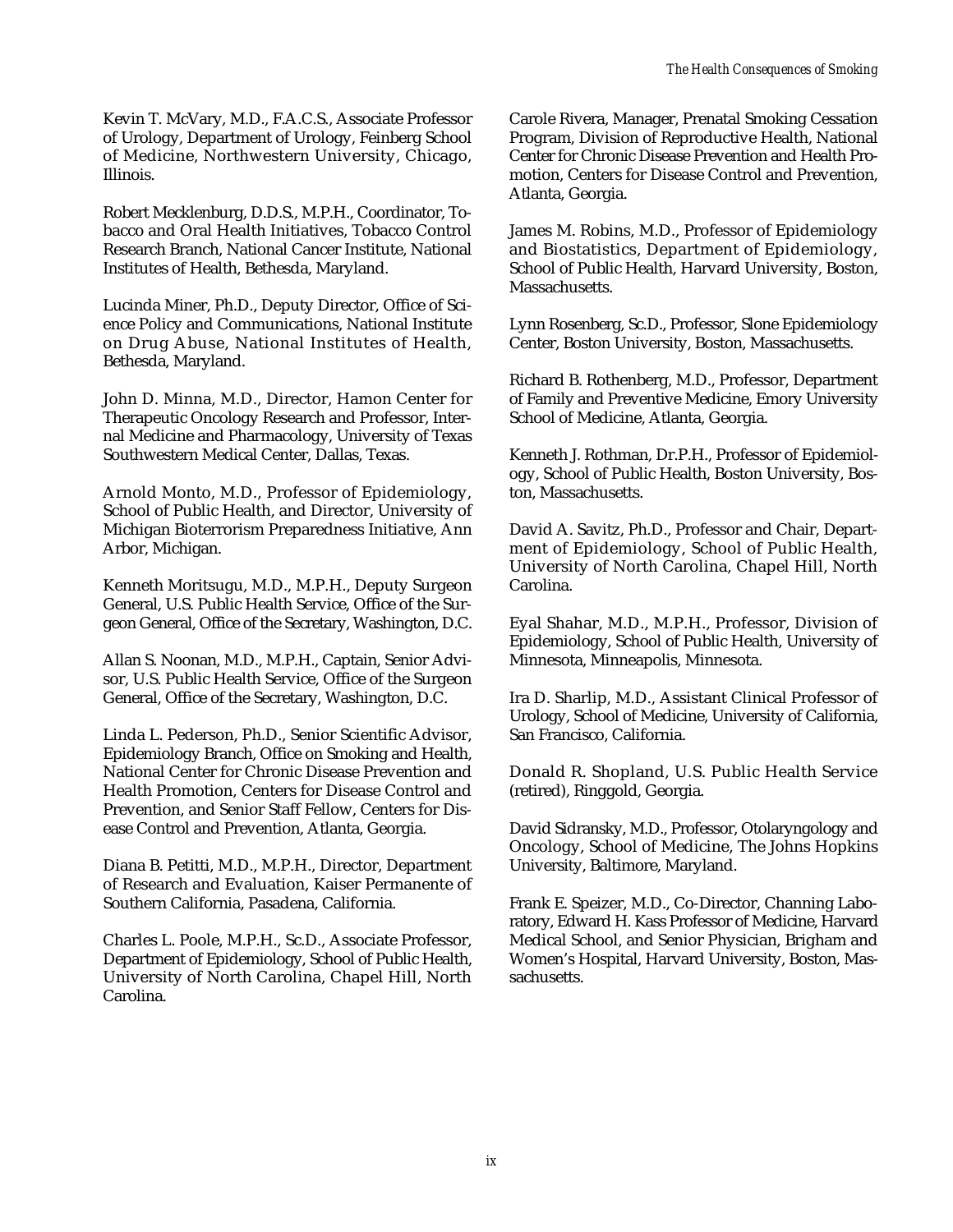Robert D. Sperduto, M.D., Expert Consultant, Division of Epidemiology and Clinical Research, National Eye Institute, National Institutes of Health, Bethesda, Maryland.

Meir J. Stampfer, M.D., Dr.P.H., Professor of Epidemiology and Nutrition, and Department Chair of Epidemiology, School of Public Health, Harvard University, Boston, Massachusetts.

Kyle Steenland, Ph.D., Professor, Environmental and Occupational Health, Rollins School of Public Health, Emory University, Atlanta, Georgia.

Donna F. Stroup, Ph.D., Associate Director for Science, National Center for Chronic Disease Prevention and Health Promotion, Centers for Disease Control and Prevention, Atlanta, Georgia.

Mervyn Susser, M.B., B.Ch., F.R.C.P.E., Sergievsky Professor of Epidemiology Emeritus and Special Lecturer, Sergievsky Center and Mailman School of Public Health, Columbia University, New York, New York.

Lawrence A. Tabak, D.D.S., Ph.D., Director, National Institute of Dental and Craniofacial Research, National Institutes of Health, Bethesda, Maryland.

Michael J. Thun, M.D., Vice President, Epidemiology and Surveillance Research, American Cancer Society, Atlanta, Georgia.

Thomas L. Vaughan, M.D., M.P.H., Program Head, Program in Epidemiology, Fred Hutchinson Cancer Research Center, and Professor, Department of Epidemiology, School of Public Health and Community Medicine, University of Washington, Seattle, Washington.

Douglas Weed, M.D., Ph.D., M.P.H., Dean, Education and Training, Chief, Office of Preventive Oncology, and Director, Cancer Prevention Fellowship Program, Division of Cancer Prevention, National Cancer Institute, National Institutes of Health, Bethesda, Maryland.

Scott T. Weiss, M.D., M.S., Professor of Medicine, Harvard Medical School, and Director, Respiratory, Environmental, and Genetic Epidemiology, Channing Laboratory, Brigham and Women's Hospital, Harvard Medical School, Harvard University, Boston, Massachusetts.

Walter C. Willett, M.D., Dr.P.H., Professor of Epidemiology and Nutrition, and Chair, Department of Nutrition, School of Public Health, Harvard University, Boston, Massachusetts.

Richard A. Windsor, Ph.D., M.P.H., Professor, Department of Prevention and Community Health, School of Public Health and Health Services, George Washington University Medical Center, Washington, D.C.

Robert Alan Wise, M.D., Professor, Pulmonary Medicine, School of Medicine, The Johns Hopkins University, Baltimore, Maryland.

## *Other contributors were*

Nicole Ammerman, Master's Candidate in Epidemiology, Bloomberg School of Public Health, The Johns Hopkins University, Baltimore, Maryland.

Rupa Basu, Ph.D., M.P.H., Environmental Epidemiologist, Bloomberg School of Public Health, The Johns Hopkins University, Baltimore, Maryland.

Mary Bedford, Proofreader, Cygnus Corporation, Rockville, Maryland.

Darcell Campbell, Administrative Assistant to Dr. Jonathan Samet, Department of Epidemiology, Bloomberg School of Public Health, The Johns Hopkins University, Baltimore, Maryland.

Charlotte Gerczak, M.L.A., Research Writer and Special Projects Coordinator, Department of Epidemiology, Bloomberg School of Public Health, The Johns Hopkins University, Baltimore, Maryland.

Roberta B. Gray, Senior Administrative Assistant to Dr. Jonathan Samet, Department of Epidemiology, Bloomberg School of Public Health, The Johns Hopkins University, Baltimore, Maryland.

Lynn Hughley, Lead Graphic Artist, TRW Inc., Atlanta, Georgia.

Mooim Kang, Graphics Specialist, Cygnus Corporation, Rockville, Maryland.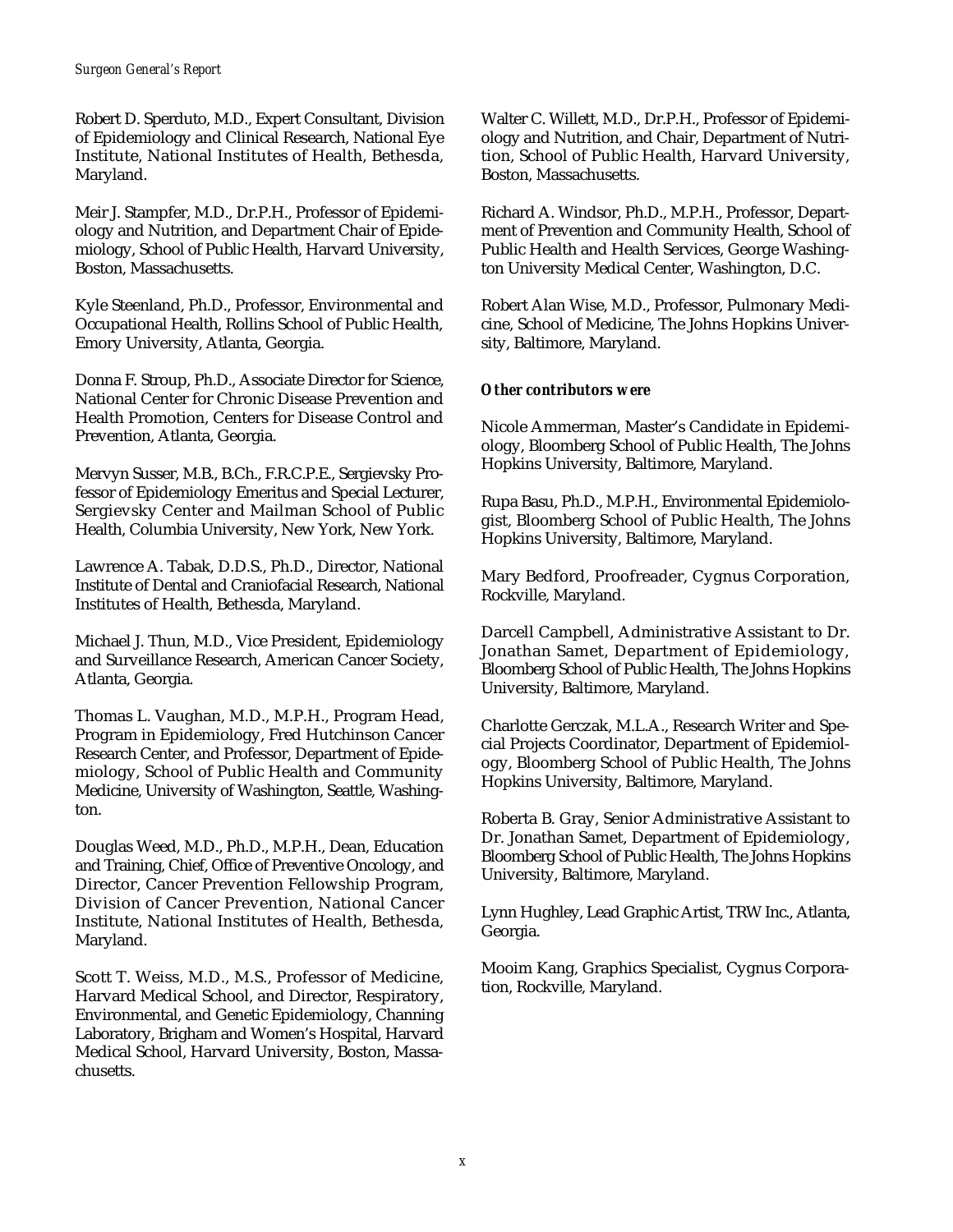William T. Marx, M.L.I.S., Technical Information Specialist, Office on Smoking and Health, National Center for Chronic Disease Prevention and Health Promotion, Centers for Disease Control and Prevention, Atlanta, Georgia.

Linda McLaughlin, Word Processing Specialist, Cygnus Corporation, Rockville, Maryland.

Alyce Ortuzar, Copy Editor, Cygnus Corporation, Rockville, Maryland.

Margot Raphael, Project Director, Cygnus Corporation, Rockville, Maryland.

Angela Trosclair, M.S., Statistician, Office on Smoking and Health, National Center for Chronic Disease Prevention and Health Promotion, Centers for Disease Control and Prevention, Atlanta, Georgia.

Deborah Williams, Desktop Publishing Specialist, Bloomberg School of Public Health, The Johns Hopkins University, Baltimore, Maryland.

Peggy E. Williams, M.S., Writer-Editor, Constella Group, Inc., Atlanta, Georgia.

#### *Database contributors were*

Jose J. Arbelaez, M.D., M.H.S., Ph.D. Candidate, Bloomberg School of Public Health, The Johns Hopkins University, Baltimore, Maryland.

Nilsa Ivette Loyo Berríos, M.H.S., Ph.D. Candidate, Department of Epidemiology, Bloomberg School of Public Health, The Johns Hopkins University, Baltimore, Maryland.

Garrett Booth, M.P.H., Research Assistant, Department of Mental Hygiene, Bloomberg School of Public Health, The Johns Hopkins University, Baltimore, Maryland.

Marion Ceraso, M.H.S., Senior Policy Analyst, University of Wisconsin Comprehensive Cancer Center, Madison, Wisconsin.

Ming-Feng Chin, M.H.S., Ph.D. Candidate, Department of Epidemiology, Bloomberg School of Public Health, The Johns Hopkins University, Baltimore, Maryland.

Jeffrey H. Chrismon, PMP, Project Manager, Northrup Grumman Mission Systems, Atlanta, Georgia.

Oyelola 'Yomi Faparusi, M.D., Ph.D. Candidate, Department of Mental Hygiene, Bloomberg School of Public Health, The Johns Hopkins University, Baltimore, Maryland.

Ola Gibson, Software Engineer, Northrup Grumman Mission Systems, Atlanta, Georgia.

Prabhu Krishnadas, M.S., Usability Specialist, Northrop Grumman Mission Systems, Atlanta, Georgia.

Georgette Lavetsky, M.H.S., Epidemiologist, Center for Epidemiology and Health Services Research AIDS Administration, Maryland Department of Health and Mental Hygiene, Baltimore, Maryland.

Joel London, M.P.H., C.H.E.S., Health Communications Specialist, Office on Smoking and Health, National Center for Chronic Disease Prevention and Health Promotion, Centers for Disease Control and Prevention, Atlanta, Georgia.

Wadih Maalouf, M.P.H., Ph.D. Candidate, Department of Mental Hygiene, Bloomberg School of Public Health, The Johns Hopkins University, Baltimore, Maryland.

William T. Marx, M.L.I.S., Technical Information Specialist, Office on Smoking and Health, National Center for Chronic Disease Prevention and Health Promotion, Centers for Disease Control and Prevention, Atlanta, Georgia.

Sharon Mc Aleer, Web Designer, Northrup Grumman Mission Systems, Atlanta, Georgia.

Paulette Murphy, M.L.I.S., Technical Information Specialist, Office on Smoking and Health, National Center for Chronic Disease Prevention and Health Promotion, Centers for Disease Control and Prevention, Atlanta, Georgia.

Tracy Sides, M.P.H., Epidemiologist, Minnesota Department of Health, Minneapolis, Minnesota.

Stephen Strathdee, User Support Specialist, Department of Epidemiology, Bloomberg School of Public Health, The Johns Hopkins University, Baltimore, Maryland.